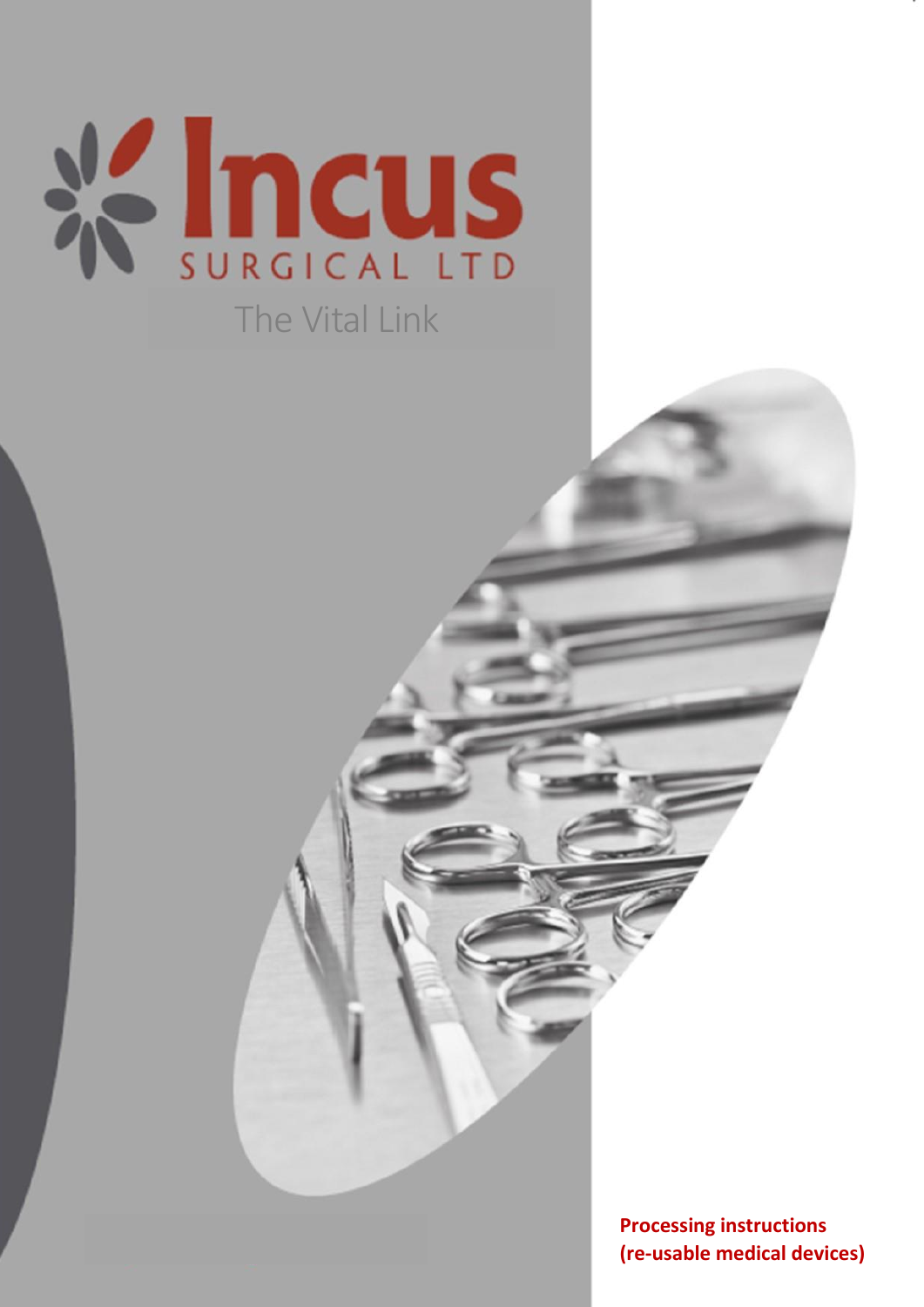

## **Processing instructions (reusable medical devices)**

**Manufacturer:** Incus Surgical Limited, Mabrook House, Bocking End, Braintree, Essex, CM7 9AA

**Symbol:** 



EC REP International Associates Auditing & Certification Limited, The Black Church, St Mary's Place, Dublin 7, DO7 P4AX, Ireland

**Device(s):** the following instructions are for all Class 1 Re-usable surgical Instruments supplied by Incus Surgical Limited, unless stated otherwise with the packaging of the product. These instructions are intended for use by only persons with he required specialist knowledge and training.

It is the responsibility of the re-processor to ensure that the reprocessing is performed using the equipment, materials, and personnel in the reprocessing facility to achieve the desired result. This requires validation and routine monitoring of the process. Likewise, any deviation by the reprocessor from the instructions provided must be properly evaluated for effectiveness and potential adverse consequences.

**Note:** *Dimensions stated in our catalogue and labels are for guidance only and may change without notice.*

**Note:** *When reprocessing medical devices, always handle with care, wearing protective clothing, gloves, and eyewear in accordance with local Health & Safety procedures.*

| <b>WARNINGS</b><br>FIBRE LIGHT DEVICES AND BLACKENED INSTRUMENTS.<br>HIGH ALKALINE SOLUTIONS PH 10 AND ABOVE CAN LEAVE A RESIDUE<br>OR STAIN ON INSTRUMENTS IF NOT RINSED CORRECTLY.<br>٠<br>possible avoid use of the mineral acids and harsh, abrasive agents.<br>No part of the process shall exceed 140°<br>٠<br>special attention during cleaning.<br>needle electrodes.<br>$\bullet$<br>or cable covers.<br>a tight radius. |                                                                                                                                        |
|-----------------------------------------------------------------------------------------------------------------------------------------------------------------------------------------------------------------------------------------------------------------------------------------------------------------------------------------------------------------------------------------------------------------------------------|----------------------------------------------------------------------------------------------------------------------------------------|
|                                                                                                                                                                                                                                                                                                                                                                                                                                   | HIGH ALKALINE SOLUTIONS Ph 10 AND ABOVE CAN DAMAGE THE<br>FOLLOWING PRODUCTS: ALUMINIUM, RUBBER, INSULATED AND                         |
|                                                                                                                                                                                                                                                                                                                                                                                                                                   |                                                                                                                                        |
|                                                                                                                                                                                                                                                                                                                                                                                                                                   | Follow instructions and warnings as issued by manufacturers of any<br>decontaminants, disinfectants and cleaning agents used. Wherever |
|                                                                                                                                                                                                                                                                                                                                                                                                                                   |                                                                                                                                        |
|                                                                                                                                                                                                                                                                                                                                                                                                                                   | Devices with long, narrow cannula, hinges and blind holes require                                                                      |
|                                                                                                                                                                                                                                                                                                                                                                                                                                   | Care must be taken when handling thin sections such as wire and                                                                        |
|                                                                                                                                                                                                                                                                                                                                                                                                                                   | Do not use metallic or abrasive cleaning agents on insulated coatings.                                                                 |
|                                                                                                                                                                                                                                                                                                                                                                                                                                   | Do not permit sharp instruments or edges to contact insulation coating                                                                 |
|                                                                                                                                                                                                                                                                                                                                                                                                                                   | When handling fibre optic light cables do not allow them to be bent in                                                                 |

| Date'       | <b>Nersion</b> | Change Doc.'   | Title                     | Authorised by: | Page No.    |
|-------------|----------------|----------------|---------------------------|----------------|-------------|
| August 2021 | 10             | QMF7.34b/21/30 | $QMF7.34B - Reprocessing$ | $AAK$ an       | Page 2 of 8 |
|             |                |                | <b>Instructions</b>       |                |             |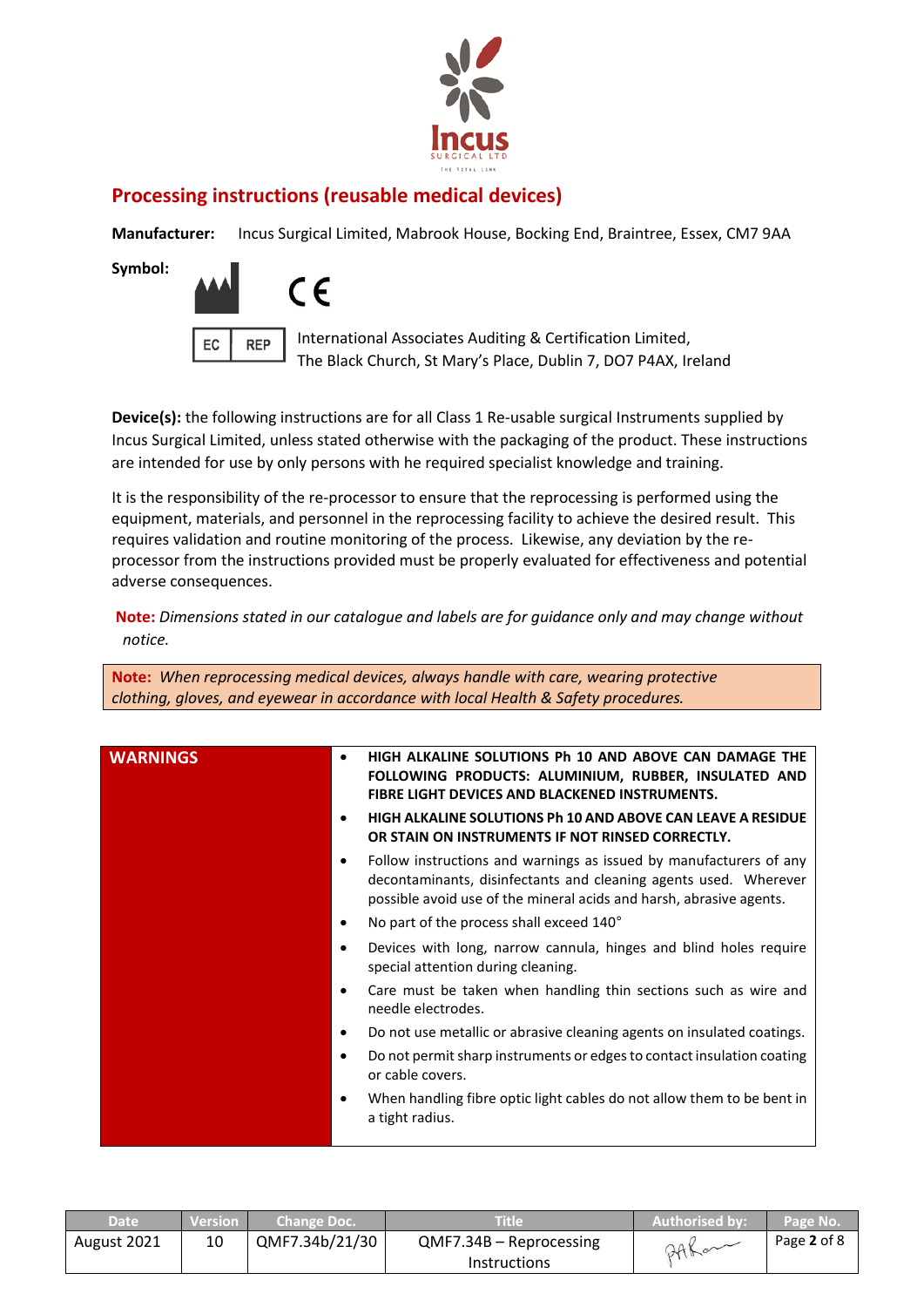| <b>Limitations on processing</b> | Non-insulated stainless-steel instruments - Repeated processing<br>$\bullet$<br>has minimal effect on these instruments.                                     |
|----------------------------------|--------------------------------------------------------------------------------------------------------------------------------------------------------------|
|                                  | instruments – Repeated processing of<br>Insulated<br>these<br>$\bullet$<br>instruments may cause deterioration of the insulation over a<br>prolonged period. |
|                                  | Devices made of plastic – Repeated processing may degrade the<br>$\bullet$<br>material over a long period.                                                   |
|                                  | End of life is normally determined by wear and damage in use.<br>$\bullet$                                                                                   |
|                                  | Any specific limitations on the number of reprocessing cycles shall<br>$\bullet$<br>be made available with the device.                                       |

| <b>INSTRUCTIONS</b>                                 |                                                                                                                                                                                                                                                                                                                                                                                                                                                                                                                                                                                                                                                                                                                                                                                                                                        |
|-----------------------------------------------------|----------------------------------------------------------------------------------------------------------------------------------------------------------------------------------------------------------------------------------------------------------------------------------------------------------------------------------------------------------------------------------------------------------------------------------------------------------------------------------------------------------------------------------------------------------------------------------------------------------------------------------------------------------------------------------------------------------------------------------------------------------------------------------------------------------------------------------------|
| Pre-treatment at point of use<br>before processing: | Wherever possible, do not allow blood, debris, or bodily<br>$\bullet$<br>fluids to dry on devices. For best results, and to prolong<br>the life of the device, reprocess immediately after use. If<br>they cannot be reprocessed immediately, use an<br>enzymatic foam spray cleaner to help prevent soil from<br>drying.<br>It is important that thin tubes and lumens and difficult to<br>access areas are cleaned after use before the debris had<br>adhered to the surfaces otherwise it may not be possible<br>to obtain a satisfactory degree of cleanliness prior to<br>sterilisation.<br>Where deposits are<br>burnt on the<br>device <i>i.e.</i><br>$\bullet$<br>electrosurgical electrodes, these should be removed as<br>soon as possible using a light abrasive agent (see also<br>Warnings above).                        |
| <b>Preparation before Cleaning:</b>                 | Reprocess all devices as soon as it is reasonably practical<br>$\bullet$<br>following use.<br>Disassemble only where intended, without the use of the<br>tools unless specifically provided by the manufacturer.<br>Where instructions for disassembly are required, these<br>are available with the device.<br>Use suitable autoclavable pipe cleaning apparatus to<br>$\bullet$<br>clean small-bore tubes and fine lumens. These areas<br>should be thoroughly flushed through before being<br>placed in the washer / disinfector as they are particularly<br>difficult for automated cleaning.<br>Burnt on deposits may have to be removed before<br>automated cleaning.<br>Use suitable cleaning apparatus / brushes to clean<br>Diathermy Quivers. Brushes must be long enough to clean<br>right down to the base of the quivers. |

| <b>Date</b> | <b>Version</b> | Change Doc.'   | Title                   | Authorised by: | Page No.    |
|-------------|----------------|----------------|-------------------------|----------------|-------------|
| August 2021 |                | QMF7.34b/21/30 | QMF7.34B - Reprocessing | DAKer          | Page 3 of 8 |
|             |                |                | <b>Instructions</b>     |                |             |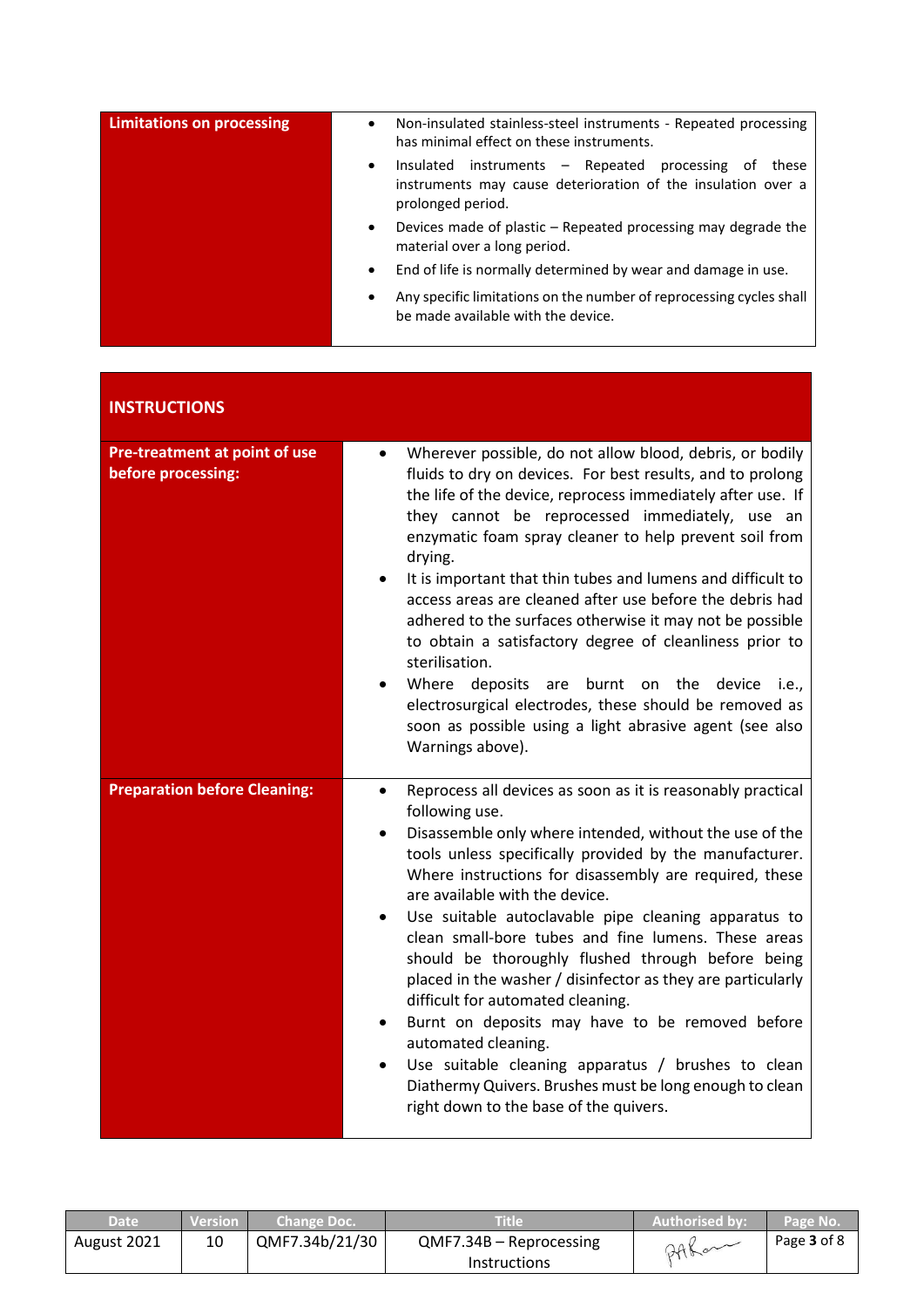| <b>Cleaning</b> | <b>Automated:</b>                                                                                                                                                                                                                                                                                                                                                                                                                                                                                                                                                                                                                                                                                                                                                                                                                                                                                                                                                                                                                                                                                                                                                                                                                                                                                                                                                                                                                                                                                                                         |  |
|-----------------|-------------------------------------------------------------------------------------------------------------------------------------------------------------------------------------------------------------------------------------------------------------------------------------------------------------------------------------------------------------------------------------------------------------------------------------------------------------------------------------------------------------------------------------------------------------------------------------------------------------------------------------------------------------------------------------------------------------------------------------------------------------------------------------------------------------------------------------------------------------------------------------------------------------------------------------------------------------------------------------------------------------------------------------------------------------------------------------------------------------------------------------------------------------------------------------------------------------------------------------------------------------------------------------------------------------------------------------------------------------------------------------------------------------------------------------------------------------------------------------------------------------------------------------------|--|
|                 | Use only either CE marked or validated washer-<br>$\bullet$<br>disinfector machines that comply with ISO 15883.<br>Use Low foaming, non-ionising cleaning agents and<br>$\bullet$<br>detergents, following the manufacturer's instructions<br>for use, warnings, and recommended cycles.<br>Load devices carefully, with any box joints and hinges<br>$\bullet$<br>open and so that any fenestrations in devices can drain.<br>Care must be taken when loading the instruments to<br>$\bullet$<br>prevent damage to fine needles, wires, and delicate<br>instruments.<br>Place heavy devices with care in the bottom of containers,<br>$\bullet$<br>taking care not to overload wash baskets.<br>Place devices with concave surfaces (e.g., curettes) facing<br>$\bullet$<br>down to prevent pooling of water.<br>Where available, use appropriate attachments to flush<br>$\bullet$<br>inside reamers and devices with lumens or cannula.<br>Ensure that soft, high purity water which is controlled for<br>$\bullet$<br>bacterial endotoxins is used in the final rinse stage.<br>These instructions have been validated, via Belimed single<br>chamber type WD290, using a water-disinfection cycle,<br>validated to include:<br><b>Wash Process</b><br>$\bullet$<br>Pre-rinse in cold softened water 3 mins@ 28°C<br>1.<br>5 mins@ 60°C<br>2. Wash in RO water<br><b>Rinse in RO water</b><br>1 min @ 65°C<br>3.<br>Disinfection (AO 3000)<br>1 min @ $93^{\circ}$ C<br>4.<br>15 min @ 120°C<br>5.<br><b>Drying</b><br><b>Manual:</b> |  |
|                 | Manual cleaning is not advised if an automatic washer-<br>$\bullet$<br>disinfector is available. If this equipment is not available,<br>use the following process:                                                                                                                                                                                                                                                                                                                                                                                                                                                                                                                                                                                                                                                                                                                                                                                                                                                                                                                                                                                                                                                                                                                                                                                                                                                                                                                                                                        |  |
|                 | 1. Using a double sink system (wash/rinse) dedicated for<br>device cleaning (not used for hand washing). Ensure<br>that the water temperature does not exceed 35°c.<br>In the first sink, keeping the device submerged, with<br>2.<br>an autoclavable brush, apply CE marked cleaning<br>solution to all surfaces until all soil has been removed.<br>Pay special attention to serrations, teeth, ratchets<br>and hinges, always brushing away from the body and<br>avoiding splashing. Ensure Rongeurs and hinged<br>devices are thoroughly cleaned in both open and<br>closed positions.<br>3. In the second sink, rinse the device thoroughly with<br>soft, high purity water, which is controlled for<br>bacterial endotoxins, so that the water reaches all<br>parts of the device, then carefully hand dry or use a<br>drying cabinet.                                                                                                                                                                                                                                                                                                                                                                                                                                                                                                                                                                                                                                                                                              |  |

| <b>Date</b> | Version l | Change Doc.    | Title                     | Authorised by: | Page No.    |
|-------------|-----------|----------------|---------------------------|----------------|-------------|
| August 2021 | 10        | QMF7.34b/21/30 | $QMF7.34B - Reprocessing$ | 24Ker          | Page 4 of 8 |
|             |           |                | <b>Instructions</b>       |                |             |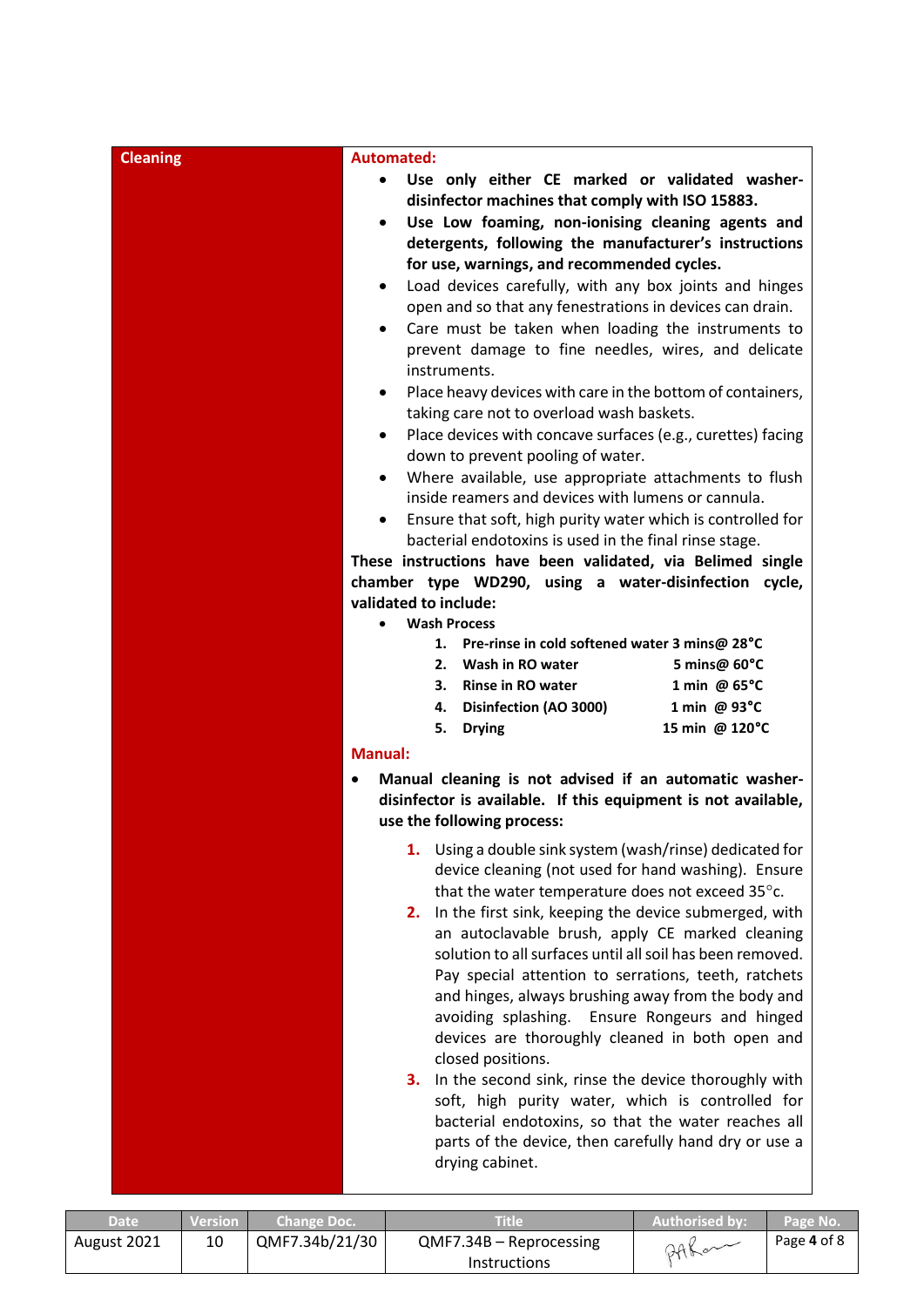| <b>Disinfection:</b>                                   | <b>Automated:</b><br>Use only either CE marked or validated washer-disinfector<br>machines that comply with ISO 15883.<br>Cleaning may not be suitable for all lumens and cannula, in which<br>case clean manually with a water jet gun, if available, and an<br>appropriate brush (and stiletto if provided) that reaches the depth<br>of the feature. After manually cleaning, pass all devices through<br>an automated cleaning cycle to achieve disinfection.<br><b>Manual:</b><br>Note: Manual cleaning is NOT a disinfection process. When<br>manual cleaning is used it may not be possible to disinfect the<br>device prior to further handling.<br>These instructions have been validated, via Belimed single<br>chamber type WD290, using a water-disinfection cycle,<br>validated to include:<br>1. Disinfection (AO 3000)<br>1 min @ 93°C                                                                                                                                                                                                                                                                       |
|--------------------------------------------------------|-----------------------------------------------------------------------------------------------------------------------------------------------------------------------------------------------------------------------------------------------------------------------------------------------------------------------------------------------------------------------------------------------------------------------------------------------------------------------------------------------------------------------------------------------------------------------------------------------------------------------------------------------------------------------------------------------------------------------------------------------------------------------------------------------------------------------------------------------------------------------------------------------------------------------------------------------------------------------------------------------------------------------------------------------------------------------------------------------------------------------------|
| Drying:                                                | Final rinsing and drying must be performed under conditions<br>that rule out the re-contamination of disinfected surgical<br>instruments. The use of medical compressed air for drying is<br>therefore recommended, as it is fast-acting and effective. Other<br>drying methods may comprise wiping or using an autoclave<br>oven.<br>All drying equipment must comply with ISO 15883.<br>These instructions have been validated, via Belimed single<br>chamber type WD290, using a water-disinfection cycle,<br>validated to include:                                                                                                                                                                                                                                                                                                                                                                                                                                                                                                                                                                                      |
|                                                        | 15 min @ 120°C<br>1. Drying                                                                                                                                                                                                                                                                                                                                                                                                                                                                                                                                                                                                                                                                                                                                                                                                                                                                                                                                                                                                                                                                                                 |
| Inspection, maintenance, and<br>functionality testing: | <b>Cleaning Inspection:</b><br>After cleaning, visually inspect all surfaces, cannulations, ratchets,<br>joints, holes, and lumens for complete removal of soil and fluids.<br>Visually inspect active devices for signs of burnt on debris. If ANY<br>soil or fluid is still visible, return the device for repeat<br>decontamination.<br><b>Maintenance:</b><br>Apply surgical grade lubricants to hinges, joints and moving parts<br>as per the lubricant manufacturer's instructions.<br><b>Inspection &amp; Functionality Testing:</b><br>Visually inspect and check all devices for damage and wear -<br>including but limited to:<br>$\triangleright$ Cutting edges are free of nicks and present a<br>continuous edge.<br>Jaws and teeth align correctly.<br>➤<br>$\triangleright$ All articulated devices have a smooth movement<br>without excess play.<br>$\triangleright$ Locking mechanisms (such as ratchets) fasten<br>securely and close easily.<br>$\triangleright$ Long, slender devices are not distorted.<br>$\triangleright$ Any component parts fit and assemble correctly with<br>mating components. |

| <b>Date</b> | <b>Version</b> | Change Doc.    | Title                     | <b>Authorised by:</b> | Page No.    |
|-------------|----------------|----------------|---------------------------|-----------------------|-------------|
| August 2021 |                | QMF7.34b/21/30 | $QMF7.34B - Reprocessing$ | 24Ker                 | Page 5 of 8 |
|             |                |                | Instructions              |                       |             |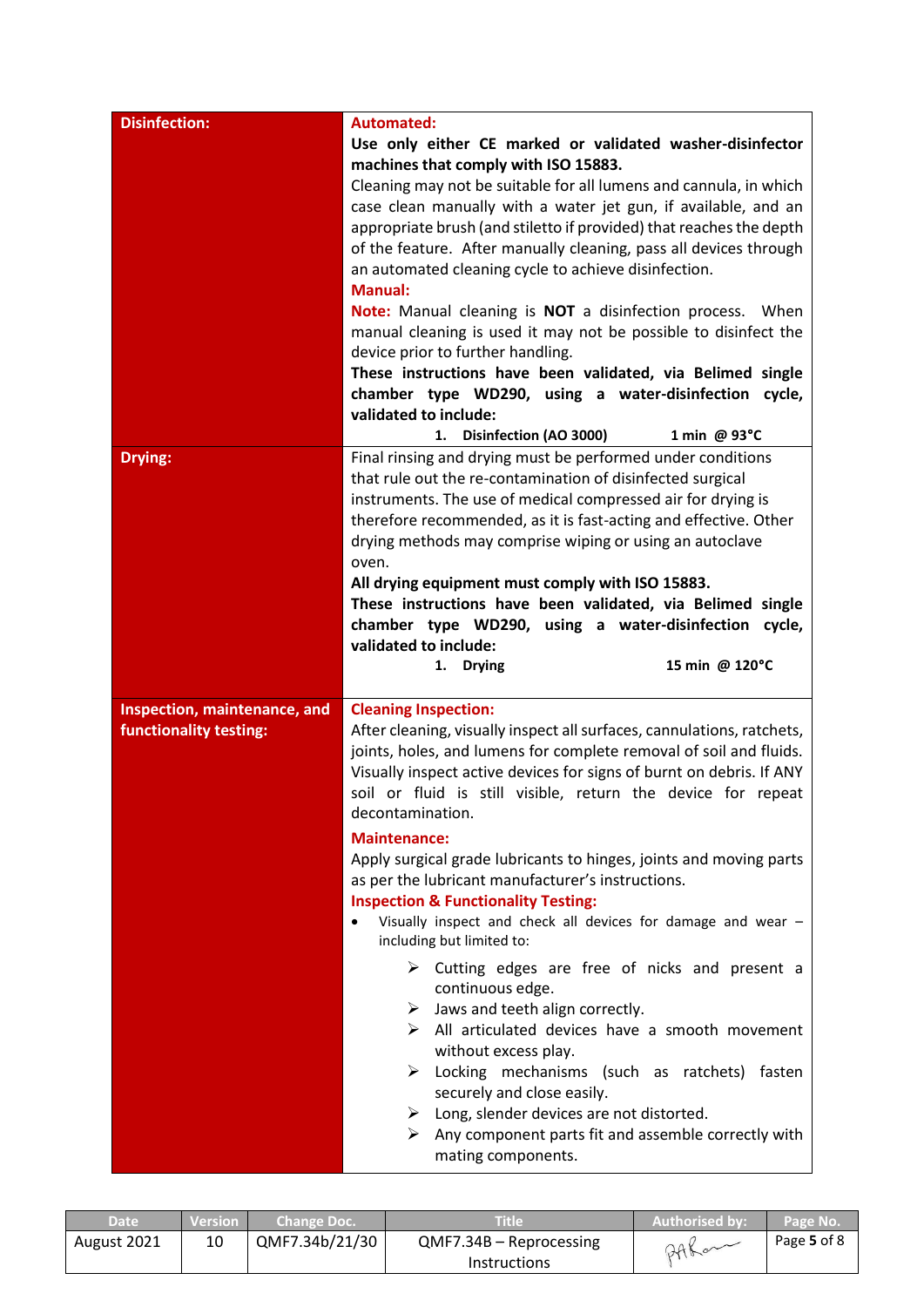|                       | Remove for repair or replacement any blunt, worn out,<br>$\bullet$<br>flaking, fractured or damaged devices.<br>Remove from service any device or electrosurgical cable<br>٠<br>where there is any doubt as to the integrity of the insulation.<br>The dielectric strength of the insulation may be tested using<br>٠<br>suitable equipment and with reference to BS EN 60601-<br>1:1990, BS EN 60601-1-1:2001 and BS 5724 - section 2.2:1992<br>Note: If an instrument is returned to the manufacturer, the<br>instrument MUST be decontaminated and sterilised and<br>accompanied by the relevant documented evidence.                                                                                                                                                                                                                                                                                                                                                                                                                                             |
|-----------------------|----------------------------------------------------------------------------------------------------------------------------------------------------------------------------------------------------------------------------------------------------------------------------------------------------------------------------------------------------------------------------------------------------------------------------------------------------------------------------------------------------------------------------------------------------------------------------------------------------------------------------------------------------------------------------------------------------------------------------------------------------------------------------------------------------------------------------------------------------------------------------------------------------------------------------------------------------------------------------------------------------------------------------------------------------------------------|
| <b>Packaging:</b>     | We recommend that Incus Surgical Limited re-usable surgical<br>instruments are processed using stainless steel washing and<br>instrument baskets, produced in line with all industry standard<br>sizes. Trinket and small wire baskets hold small items, therefore<br>containing them during wash cycle and minimising movement.<br>Note: Packaging can influence the attainment of sterilization<br>conditions; Guidance on packaging for specific processes is<br>provided in ISO 17665-1, ISO/TS 16775, and ISO 11607-1.                                                                                                                                                                                                                                                                                                                                                                                                                                                                                                                                          |
| <b>Sterilisation:</b> | Either CE marked or validated vacuum autoclave machines<br>that comply with ISO 15883 should be used.<br>They should operate at 134-137 $\degree$ c / 2.25 bar for a minimum<br>$\bullet$<br>holding time of 3 to 3.5 minutes $-$ always following the<br>instructions of the machine manufacturer.<br>When sterilising multiple devices in one autoclave cycle,<br>٠<br>ensure that the steriliser manufacturers stated maximum<br>load is not exceeded.<br>Ensure devices are dry before sterilisation.<br>٠<br>Please refer to the following standards for:<br>٠<br>Moist Heat - ISO 17665 (and steam penetration tests<br>➤<br>ISO 17665-2).<br>Low temperature steam and formaldehyde - ISO<br>⋗<br>25424<br>➤<br>Ethylene oxide - ISO 11135<br>Dry heat - ISO 20857<br>➤<br>These instructions have been validated, via Belimed 42 cu ft<br>steriliser, fed via individual clean steam generator:<br>Vacuum pulses to eliminate air and replace with steam under<br>pressure enabling achievement of 134-137°c for 3 to 3.5 mins<br>sterilisation hold period. |
| Storage:              | Reprocessed surgical instruments that are used in a sterile state<br>must completely dry before storing, always be packaged and<br>stored in a dust-proof, clean, dry, and vermin-proof area at<br>ambient room temperature. Ideally reprocessed instruments<br>should be returned to the relevant ward/theatre as soon as<br>possible following reprocessing, to avoid missing planned<br>procedures.                                                                                                                                                                                                                                                                                                                                                                                                                                                                                                                                                                                                                                                               |

| Date        | Version | Change Doc.    | Title                     | Authorised by: | Page No.    |
|-------------|---------|----------------|---------------------------|----------------|-------------|
| August 2021 | 10      | QMF7.34b/21/30 | $QMF7.34B - Reprocessing$ | 24Ker          | Page 6 of 8 |
|             |         |                | <b>Instructions</b>       |                |             |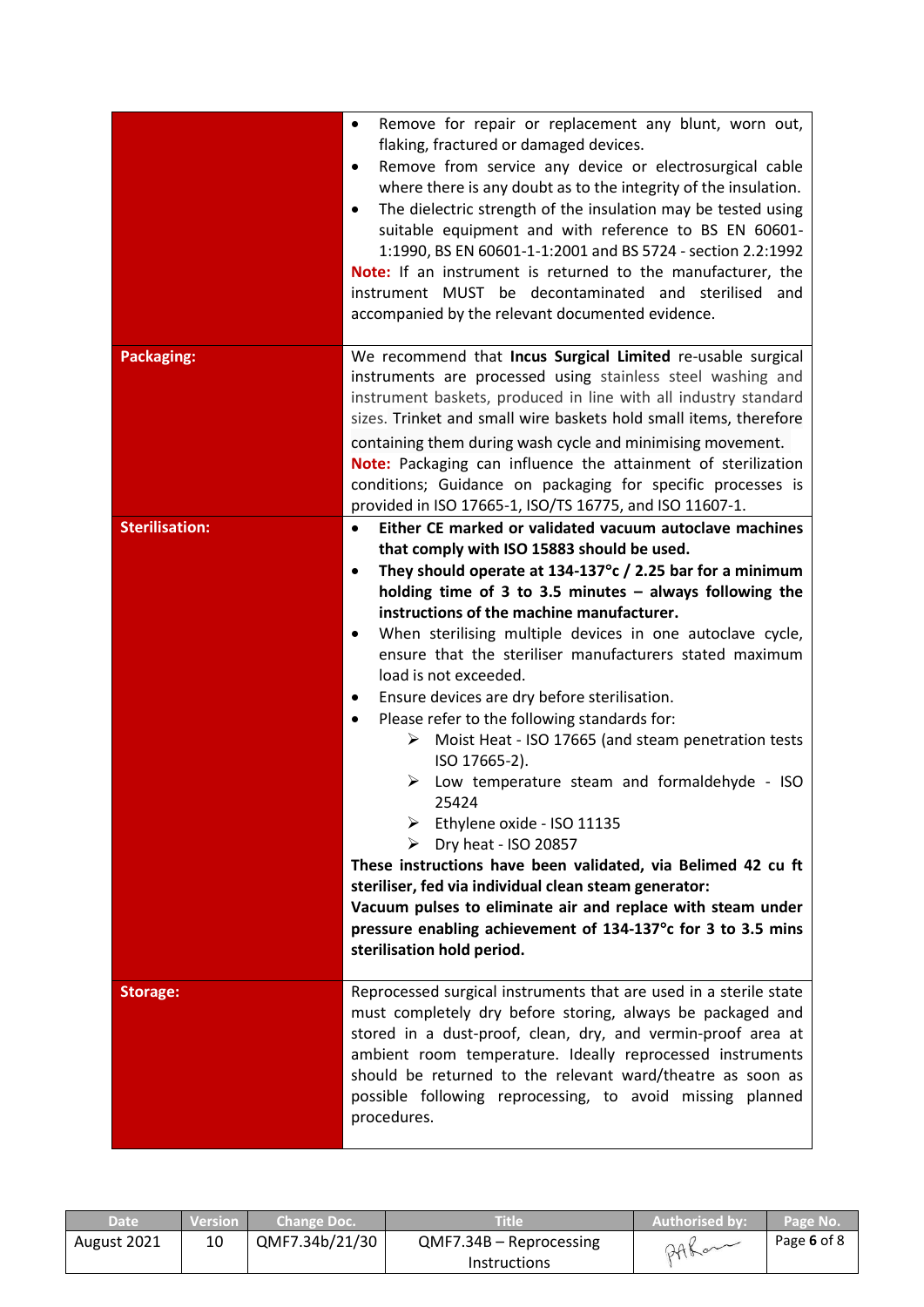| <b>Transportation:</b>         | Transportation Method(s) needed for protection of the medical                                                                  |  |  |
|--------------------------------|--------------------------------------------------------------------------------------------------------------------------------|--|--|
|                                | device, environment, and health care personnel:                                                                                |  |  |
|                                | Place in puncture proof container.<br>➤                                                                                        |  |  |
|                                | Use of tip guards, holders, and brackets to secure items                                                                       |  |  |
|                                | Pay attention to specific containment or labelling<br>requirements                                                             |  |  |
|                                | $\triangleright$ Use the facilities transportation trolleys where possible to<br>prevent dropping and damaging the instruments |  |  |
|                                | Always refer to the in-house transportation procedures.<br>➤                                                                   |  |  |
| <b>Additional Information:</b> | Additional Information can be obtained from:                                                                                   |  |  |
|                                | Geoff.dowsett@incus-surgical.com                                                                                               |  |  |
|                                |                                                                                                                                |  |  |

The instructions provided above have been validated by the manufacturer of the medical device as being capable of preparing a medical device for re-use. It remains the responsibility of the processor to ensure that the processing, as actually performed using equipment, materials, and personnel in the processing facility, achieves the desired result.

This requires verification and/or validation and routine monitoring of the process.

Date issued: 28.07.21

Ver.10

| Date <sup>1</sup> | <b>Version</b> 1 | <b>Change Doc.</b> \ | Title                     | Authorised by: | Page No.    |
|-------------------|------------------|----------------------|---------------------------|----------------|-------------|
| August 2021       | 10               | QMF7.34b/21/30       | $QMF7.34B - Reprocessing$ | 24Ker          | Page 7 of 8 |
|                   |                  |                      | <b>Instructions</b>       |                |             |